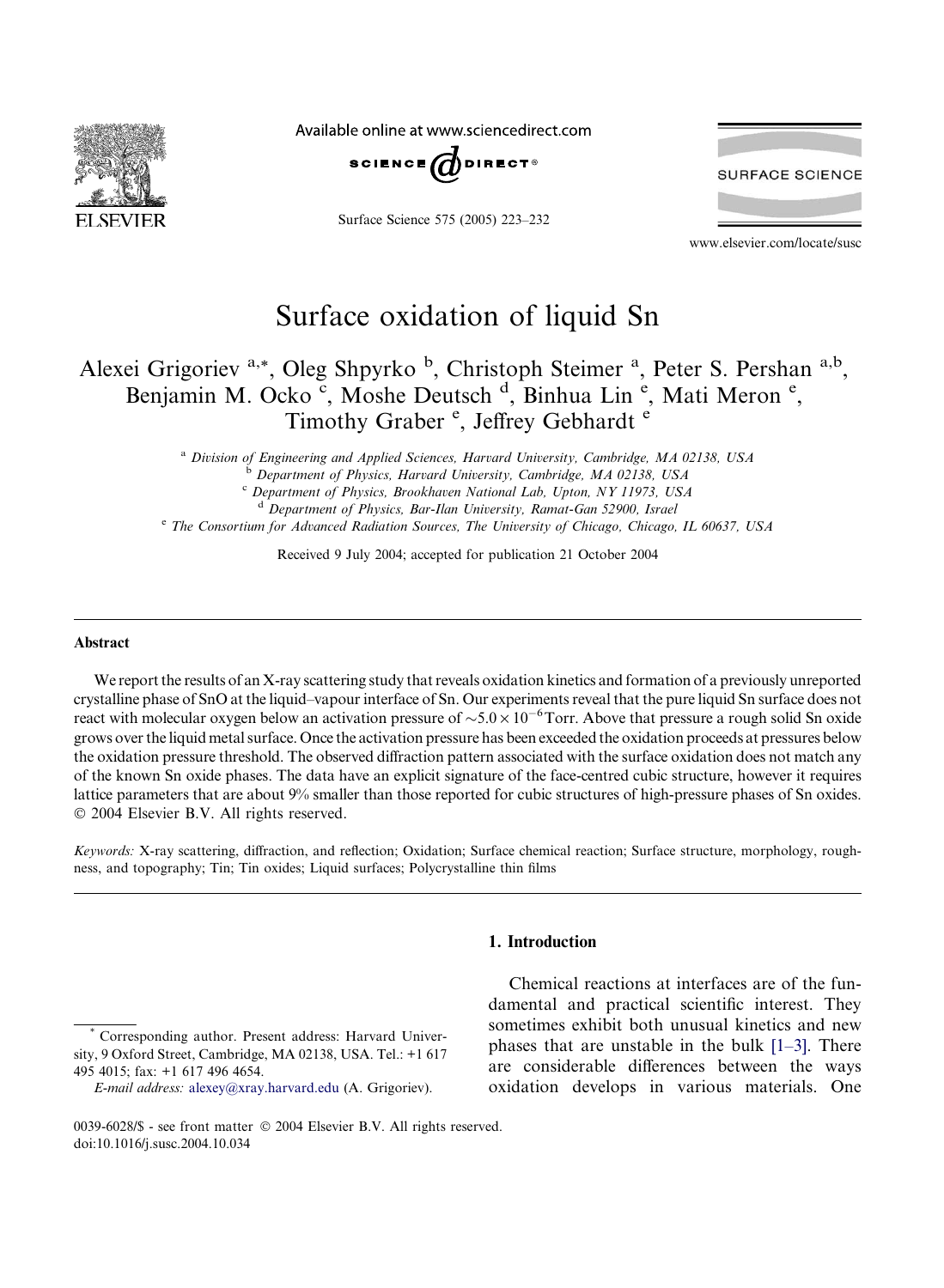commonly cited example is the surface of solid aluminum.Although the oxidation of Al is rather rapid in the presence of even trace amounts of molecular oxygen, the formation of a relatively thin surface oxide layer effectively passivates the bulk from further oxidation [\[4\]](#page-8-0).By contrast, oxidation of metals like Fe proceeds well into the bulk.In spite of the fact that the free surfaces of liquid metals have recently attracted considerable attention because of the atomic ordering at the liquid–vapor interface [\[5–7\]](#page-8-0) there have been very few studies of their reactive properties [\[8–11\]](#page-8-0).Oxidation of such surfaces are of particular interest because they lack the types of defects at which homogeneous nucleation occurs on solid surfaces namely steps, pits and dislocations [\[1\].](#page-8-0) In addition, surface oxidation of liquid metals can drastically change the surface tension which will have a profound effect on the way the liquid metal wets different surfaces [\[10\]](#page-8-0).This is important for practical processes such as soldering, brazing, casting, etc.

The only two liquid metals for which the structure of the surface oxide has been studied by Xray scattering technique are In and Ga, which were found to behave differently [\[8,9\]](#page-8-0).Oxidation of the liquid Ga surface is similar to that of solid Al in that it saturates at a  $5 \text{\AA}$  ( $1 \text{\AA} = 10^{-10} \text{m}$ ) depth to form a uniform layer protecting the metal from further oxidation [\[12\]](#page-8-0).By contrast, oxidation of liquid In produces a rough oxide film from which there is negligible X-ray reflectivity signal [\[8\].](#page-8-0)Grazing incidence diffraction (GID) of the Ga surface oxide did not reveal any Bragg peaks, indicating that this oxide is amorphous. A direct comparison with In is not possible since GID measurements were not done for the surface oxide.In the present paper we report both X-ray reflectivity and GID studies of the oxide growth on the liquid Sn surface.In addition to the static features of the structure, these measurements also provide important information on the oxidation kinetics of the liquid Sn surface.

### 2. Background

## 2.1. Surface scattering of X-rays

X-ray reflectivity and GID are widely used for the determination of the structure of surfaces and interfaces, while off-specular diffuse scattering is used to probe surface homogeneity and roughness [\[13,14\].](#page-8-0)The present study makes use of all three techniques to characterize the oxidation of the liquid Sn surface.The geometry for these techniques is shown in the Fig.1.X-rays of wavelength  $\lambda$  and wave-vector  $k = 2\pi/\lambda$  are incident at an angle  $\alpha$  to the surface. For specular reflectivity the detected wave-vector is in the plane of incidence,  $\Delta\Theta = 0$ , at an angle  $\beta = \alpha$  to the surface. The scattering is measured as a function of wavevector transfer along the normal to the surface  $q_z = 2k \sin \alpha$ . For GID, the incident angle is generally less than the critical angle,  $\alpha_c$ , for total external reflection [\[14\],](#page-8-0) and scattering is measured as a function of both the surface-parallel,  $q_{xy} = k \times$  $\sqrt{\cos^2\alpha + \cos^2\beta - 2\cos\alpha\cos\beta\cos(\Delta\Theta)}$  and surface normal,  $q_z = k[\sin \alpha + \sin \beta]$ , components of the wave vector.Small angle off-specular diffuse scattering is measured in the plane of incidence,  $\Delta\Theta = 0$ , as a function of  $\beta$  for fixed  $\alpha$  with  $q_v =$  $k[\cos \alpha - \cos \beta]$  and  $q_z = k[\sin \alpha + \sin \beta]$ .

The reflectivity  $R(q_z)$  is commonly expressed as

$$
\frac{R(q_z)}{R_{\rm f}(q_z)} = |\Phi(q_z)|^2 \exp[-\sigma(q_z)^2 q_z^2],
$$
\n
$$
\sigma(q_z)^2 = \sigma_{\rm int.}^2 + \sigma_{\rm cw}(q_z)^2,
$$
\n(1)

where  $R_f(q_z)$  is the Fresnel reflectivity that can be calculated from classical optics for a flat and structureless surface,  $\Phi(q_z)$  is the surface structure factor, and  $\sigma(q_z)$  is the effective surface roughness consisting of the intrinsic roughness  $\sigma_{int}$  and the



Fig.1.Kinematics of the X-ray scattering used in the present study.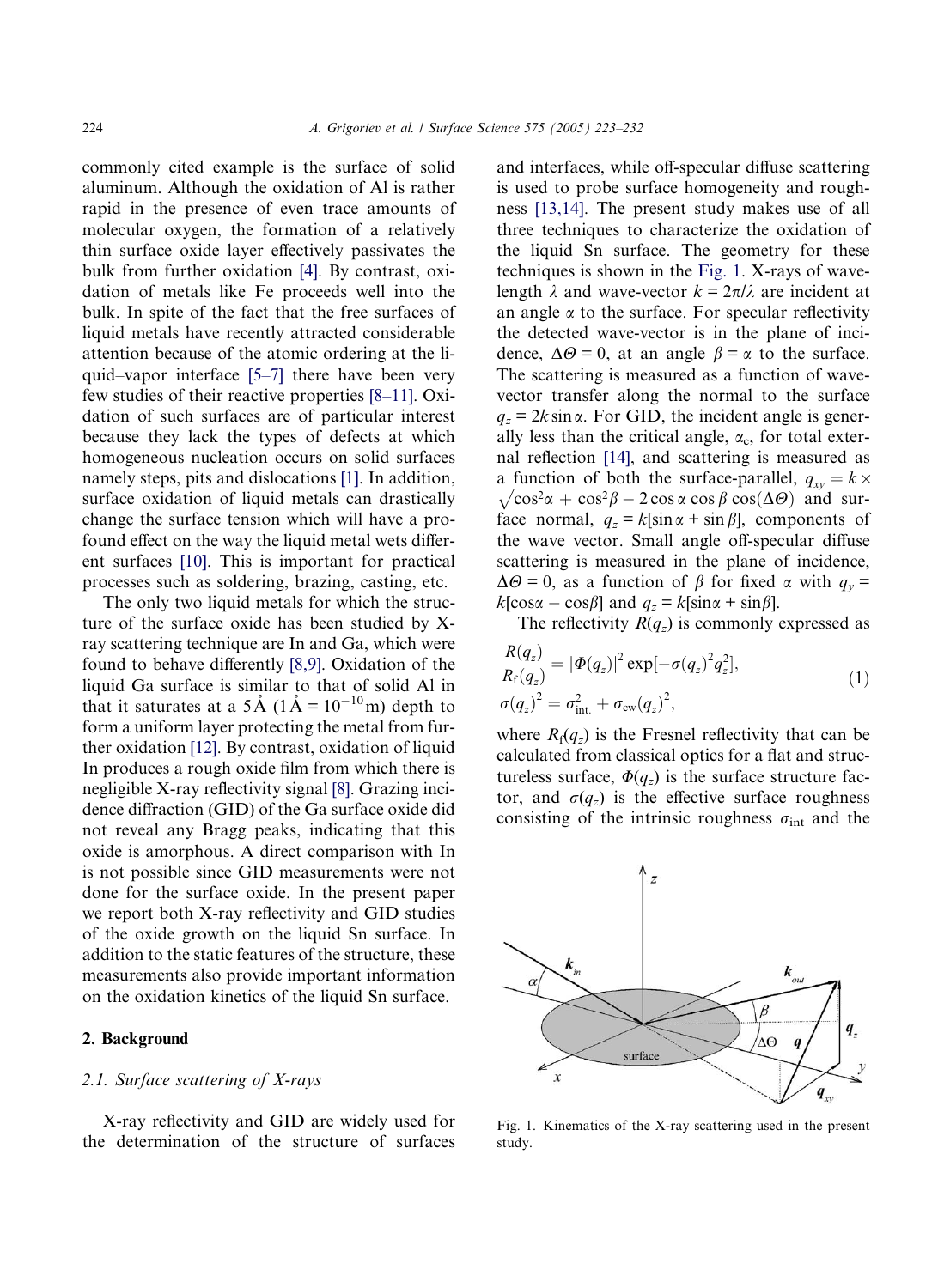<span id="page-2-0"></span>roughness that arises from thermally excited capillary waves  $\sigma_{\text{cw}}(q_z)$  [\[8,13,14\]](#page-8-0). The  $q_z$  dependence of  $\sigma_{\rm cw}(q_z)$  arises from the  $q_z$  dependence of the reflectometer resolution [\[8\]](#page-8-0).If either the structure factor or the effective roughness is changed by the occurrence of a chemical reaction at the surface one should expect changes in the reflected signal.

There is a number of theoretical treatments of the small angle off-specular diffuse scattering for li-quid surfaces [\[7,8,15\].](#page-8-0) From the general expression for the scattering cross-section

$$
\frac{\mathrm{d}\sigma}{\mathrm{d}\Omega} = \frac{A_0}{8\pi \sin \alpha} q_z^2 R_f(q_z) |\Phi(q_z)|^2 \frac{\eta}{q_{xy}^{2-\eta}} \left(\frac{1}{q_{\text{max}}}\right)^n \tag{2}
$$

it can be seen that the scattering varies as 1/  $(q_{xy})^{2-\eta}$ , where  $\eta = [(k_{\rm B}T)/(2\pi\gamma)] \cdot q_z^2$ ,  $\gamma$  is the surface tension, and the upper cutoff of the capillary wave spectrum  $q_{\text{max}} \approx \pi/a$ , where a is of the order of the atomic radius.

The theory for GID has been extensively reviewed [\[13,14,16\].](#page-8-0)For angles of incidence below the critical angle, X-rays penetrate evanescently from the surface into the bulk liquid and at sufficiently small angles the penetration depth is a few tens of angstroms.Thus, scattering observed as a function of  $q_{xy}$  measures the surface-parallel structure within a thin surface layer only.

## 2.2. Oxidation

The formation of oxides on the liquid Sn surface can either occur through a homogeneous oxide nucleation at a clean part of the surface or inhomogeneously at nucleation centers preexisting at the sample's perimeter. For an oxide-free surface there is a possibility that some threshold oxygen pressure is necessary for homogeneous nucleation to occur in measurable times. For example STM studies of the initial stages of oxidation of the Si(1 1 1)-  $(7 \times 7)$  reconstructed surface by Leibsle et al. [\[17\]](#page-9-0) revealed that ''...large defect-free areas on the surface are fairly insensitive to oxygen exposure ...'' with negligible oxidation after an oxygen exposure of 50 Langmuir (1 Langmuir =  $10^{-6}$ Torr for 1s;  $1\text{Tor} = 133.32 \text{ Pa}$  [\[17\]](#page-9-0). They report that the STM ''images typically show no appreciable changes except for a few atomic sites or patches

randomly distributed in an area of  $500 \times 500 \text{\AA}^2$ ." On the other hand they observe that ''if the starting surface has a substantial number of defects ... the overall oxidation rate is significantly enhanced.'' In view of the absence of defects on the free liquid metal surface a similar threshold effect on the surface of liquid Sn is plausible.

None of the previous oxidation studies of the liquid Ga or In surfaces have addressed the matter of an oxidation threshold.On exposure of a clean Ga surface to oxygen the first indication of oxides, as monitored by scanning focused ion-beam microscopy, appears to be the formation of small-size islands which subsequently grow to form irregular patches. These islands eventually cover the entire surface [\[18\]](#page-9-0). The remarkable feature of this oxide is the well-defined X-ray reflectivity signature indicating a uniform layer of  $\sim$ 5A thickness [\[9\].](#page-8-0) In contrast, the oxide forming on the surface of liquid In is sufficiently rough for X-ray reflectivity studies to be impractical [\[8\].](#page-8-0)

## 3. Experimental details

The measurements presented here were carried out at ChemMatCARS 15-ID-C experimental station of the Advanced Photon Source at Argonne National Lab at an X-ray wave-length of  $1.1273\text{\AA}$  (11.0 KeV). A Sn sample of 99.9999% purity was placed in a molybdenum pan (diameter  $\sim 60$  mm) and heated under UHV conditions to 240 °C just above the Sn melting point  $T_m =$ 232 °C. The vacuum in the baked out chamber was in the  $10^{-10}$ Torr range and the oxygen partial pressure was below  $10^{-11}$ Torr. Visible patches of native oxide present in the original sample were removed by a combination of mechanical scraping and sputtering with  $Ar^+$  ions. The cleaning process was monitored visually with CCD camera and by X-ray reflectivity measurements.X-ray reflectivity from the Sn surface initially covered with rough native oxide is too weak to measure above the critical angle. An oxide-free region of at least  $\sim 50$  mm diameter was obtained after sputtering for approximately 48 h.The radius of the surface curvature at the center of the cleaned sample was determined to be  $\sim$ 15m by measurements of the reflection angle  $\beta$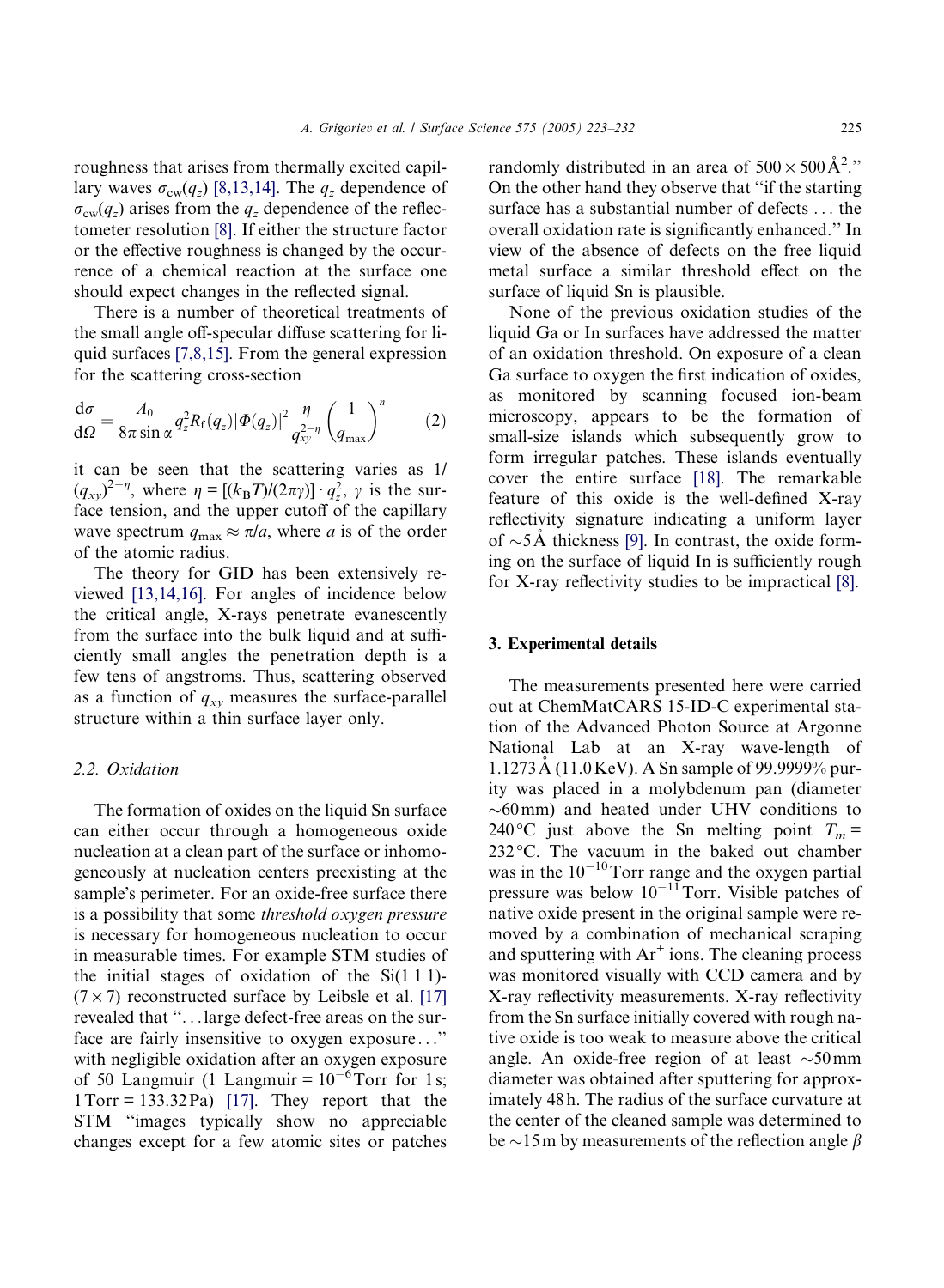<span id="page-3-0"></span>for a fixed nominal incidence angle  $\alpha$  at different points on the surface [\[19\].](#page-9-0)

In a separate publication [\[5\]](#page-8-0) we report X-ray studies of the oxide-free liquid Sn surface that was achieved following this cleaning process. The reflectivity,  $R(q_z)$  was measured before the oxidation to a maximum of  $q_z \sim 2.6 \text{ Å}^{-1}$  [\[5\].](#page-8-0) The surface layering that was observed is similar to that previously reported for the surfaces of liquid Hg, In, Ga and K  $[6-8,15]$ . A surface layering anomaly observed for liquid Sn, as well as measurements carried out to establish the atomic purity of the liquid Sn surface are discussed in that publication [\[5\].](#page-8-0) The study of atomically clean liquid Sn surface was followed by controlled oxidation of the cleaned Sn sample through introduction of ultrahigh purity research grade oxygen gas (99.9999% purity, Matheson Tri-Gas Inc.) through a leak valve.The oxidation was done in several steps by exposing the UHV chamber to selected oxygen pressures for fixed time intervals.After obtaining the desired dosages the oxygen was pumped out of the chamber and measurements were carried out in an oxygen-free environment.

## 4. Results and discussion

## 4.1. Oxidation kinetics

The steps of oxygen exposure are listed in Table 1.The complete specular X-ray reflectivity scan

Table 1 The sequence of oxidation and measurements on the liquid Sn surface

was taken prior to oxidation, then measured again after the sum of exposures in steps #1 and #2 described in Table 1, and finally after the complete oxidation of the sample, when the surface visually appeared to be heavily oxidized.These results are shown in [Fig.2](#page-4-0).The inset of [Fig.2](#page-4-0) displays the same data normalized by the Fresnel reflectivity,  $R_f(q_z)$ , for pure Sn. In addition to these reflectivity scans the reflected signal at the point corresponding to the specular condition at  $q_z = 0.5 \text{ Å}^{-1}$  was continuously monitored during the entire oxidation process even when the Sn surface was heavily oxidized and the specular signal was smeared out.

[Fig.2](#page-4-0) depicts the reflectivity from the clean and oxidized surface of liquid Sn.The inset shows that for  $q_z < 1 \text{ Å}^{-1}$  the specular X-ray reflectivity recorded from the oxidized sample at step #3 has essentially the same shape as that of the unoxidized clean Sn surface. The region of sample's surface that is probed by these two measurements is the area illuminated by the incident beam on the sample surface, so-called "footprint". Its length is equal to (*beam height*)/sin( $\alpha$ ). This value decreases with increasing  $q_z$  from 2.2 mm for  $q_z \approx 0.1 \text{ Å}^{-1}$  to 0.22 mm when  $q_z \approx 1 \text{ Å}^{-1}$ . Reflectivities measured at several different positions on the sample surface were found to be virtually identical with that shown in [Fig.2.](#page-4-0)Therefore, we conclude that the oxidation effect at step #2 is to homogeneously reduce the reflectivity for  $q_z < 1 \text{ Å}^{-1}$  by a factor of  $\sim$ 0.45. The simplest explanation that would account for this is that the oxidation proceeds by for-

| The sequence of exidation and measurements on the heard on surface |                                |                               |                                        |
|--------------------------------------------------------------------|--------------------------------|-------------------------------|----------------------------------------|
| Step number                                                        | $O2$ pressure<br>(Torr)        | Time of exposure<br>(minutes) | Exposure/total exposure<br>(Langmuirs) |
| #0 Complete reflectivity                                           | UHV, no oxygen                 | >24h                          |                                        |
| #1 Dynamic measurement at $q_z = 0.5 \text{ Å}^{-1}$               | $(\text{\#}1.1)5\times10^{-7}$ | $\mathfrak{D}$                | 60/60                                  |
|                                                                    | $(\text{\#}1.2)1\times10^{-6}$ | 16.5                          | 990/1050                               |
|                                                                    | $(\text{\#}1.3)5\times10^{-6}$ | 46                            | 13,800/14,850                          |
| #2 Dynamic measurement at $q_z = 0.5 \text{ Å}^{-1}$               | $2.0 \times 10^{-5}$           | 2.6                           | 3120/17.970                            |
| #3 Complete reflectivity                                           | UHV, no oxygen                 |                               |                                        |
| #4 Dynamic measurement at $q_z = 0.5 \text{ Å}^{-1}$               | $(\#4.1)$ $1 \times 10^{-6}$   | 10.6                          | 636/18,606                             |
|                                                                    | $(\#4.2)$ $1 \times 10^{-6}$   | 9.5                           | 570/19,176                             |
| #5 Dynamic measurement at $q_z = 0.5 \text{ Å}^{-1}$               | $3 \times 10^{-6}$             | 8                             | 1440/20,616                            |
| #6 Dynamic measurement at $q_z = 0.5 \text{ Å}^{-1}$               | $6.2 \times 10^{-6}$           | 52.5                          | 19,530/40,146                          |
| #7 Dynamic measurement at $q_z = 0.5 \text{ Å}^{-1}$               | $1.2\times10^{-5}$             | 38.6                          | 27,792/67,938                          |
| #8 Complete reflectivity                                           | UHV, no oxygen                 |                               |                                        |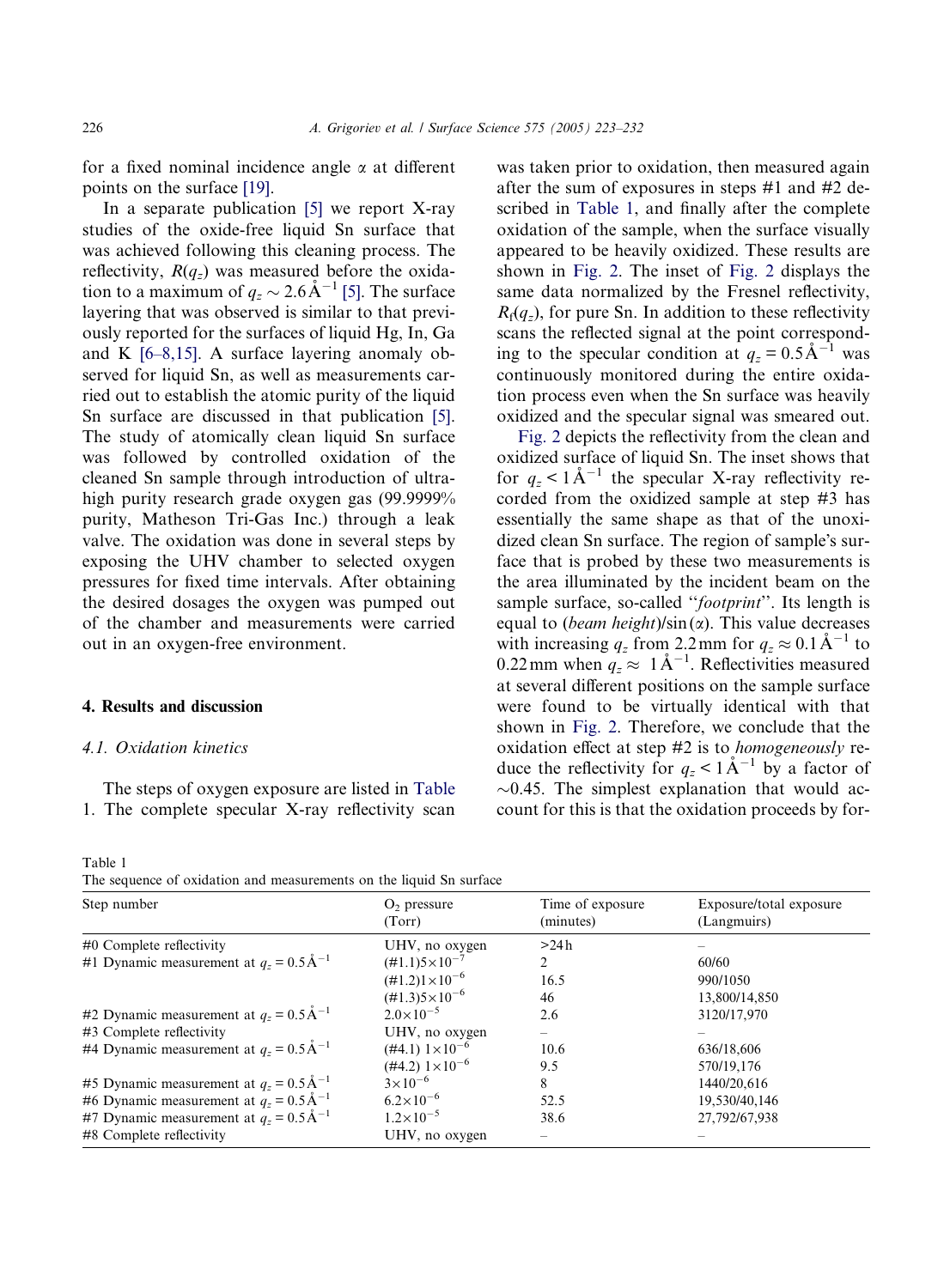<span id="page-4-0"></span>

Fig. 2. X-ray reflectivity of the clean liquid Sn surface  $(①)$  (step #0); the surface after an oxygen dose of  $3.1 \times 10^3$  L at an oxygen partial pressure  $2 \times 10^{-5}$ Torr ( $\triangledown$ ) (step #3) and after the complete oxidation of the surface  $(\square)$  (step #8). The inset shows the measured reflectivities normalized by the Fresnel reflectivity.

mation of oxide patches which coexist with clean Sn surface patches in a way similar to that observed for liquid Ga [\[20\]](#page-9-0).With this interpretation at step #3 about 55% of the surface would be coated by a non-reflecting oxide layer, while the remaining 45% would be clean liquid Sn patches.

Small angle off-specular diffuse scattering data are presented in Fig.3 for the clean Sn surface



Fig.3.Off-specular diffuse scattering scans from the clean liquid Sn surface ( ) (step #0) and after an exposure to the oxygen dose of  $3.1 \times 10^3$  L at an oxygen partial pressure  $2 \times 10^{-5}$ Torr ( $\blacktriangledown$ ) (step #3). Scans are recorded at  $q_z = 1.0 \text{ Å}^{-1}$ .

and for the partially oxidized surface at step #3. The measured points for the clean liquid surface (open circles) agree well with the  $1/(q_{xy})^{2-\eta}$  dependence (line) predicted by Eq. [\(2\)](#page-2-0) for a liquid sur-face [\[5\].](#page-8-0) The shape of the scan for the partially oxidized surface differs from that of the clean surface only over the small region in the vicinity of the specular peak,  $q_{xy} \approx 0$  (i.e.  $\beta \approx \alpha$ ). This requires a slight revision of the interpretation of the oxidation effect, since if 55% of the surface had been covered by non-reflecting patches, as suggested above, the  $|q_{xy}| > 0$  wings of the diffuse scattering curve would have to be also lower than those of the clean surface. The present observation that the intensity of the diffuse wings for the oxidized sample is the same as that of the clean surface can be explained by assuming that the oxide patches cover a much smaller fraction of the surface than the 55% mentioned above, but they distort the liquid surface locally. For the diffuse scattering the detector slit is only 1mm high, corresponding to angular resolution of 0.09, while for the specular reflectivity it was 4 times larger.Local deviations of the surface from the horizontal by 0.2° for  $\sim$ 50% of the surface would be sufficient to reduce the measured intensity of the sharp specular peak without having a measurable effect on the measured values of the broadly distributed off-specular diffuse scattering.By this interpretation the fraction of the surface that is actually oxidized must be less than  $\sim$ 55%.

Fig.2 also shows that the reflected signal from the completely oxidized sample (step #8) decreases rapidly with increasing  $q_z$  and becomes unmeasurably small at  $q_z \approx 0.3\text{\AA}^{-1}$ . Between steps #5 and #8 the sharp specular peak at  $\beta = \alpha$ ,  $\Delta\Theta = 0$  has disappeared.This occurs because the oxidation induces a surface roughness that smears out the specular peak beyond the resolution of the reflectometer.This evolution of the surface oxide is consistent with the previous results for oxidized surface of liquid In [\[8\].](#page-8-0) In fact this behavior indicates that the mean square roughness of the oxide grown at the Sn surface at this step is greater than  $5\text{\AA}$ . In the following, we will continue to refer to the signal as reflectivity despite the loss of a distinct specular peak.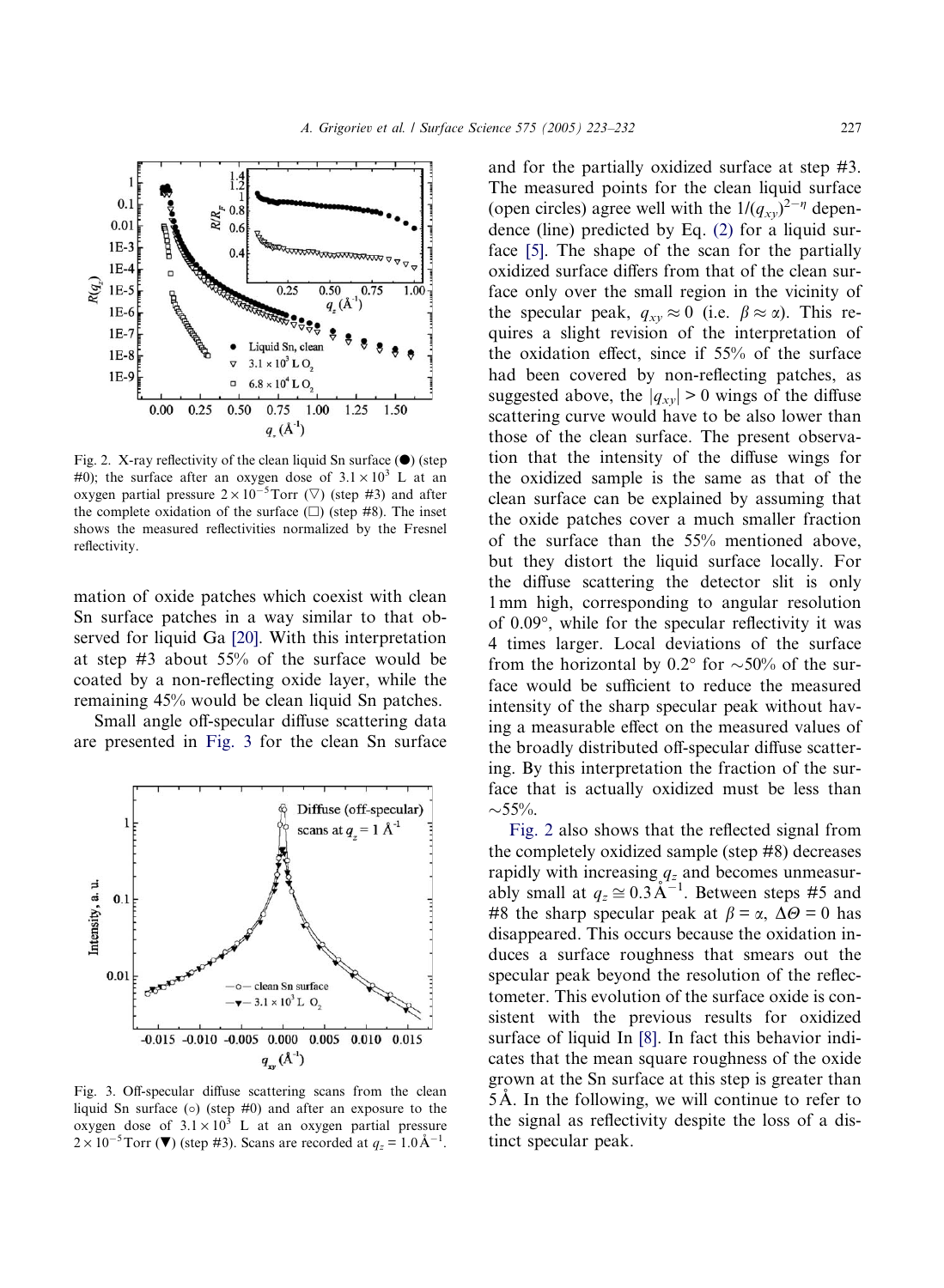<span id="page-5-0"></span>Regardless of whether or not exactly 55% of the surface is oxidized after the total exposure of  $3.1 \times 10^3$  L at  $2 \times 10^{-5}$  Torr following the steps #1 and #2, it is reasonable to suggest that the specular reflectivity at some fixed  $q_z$  is proportional to the fraction of the surface that is not coated with oxide. The data in Fig. 4 show the signal at  $q_z = 0.5 \text{ Å}^{-1}$  as a function of time corresponding to the entries in the [Table 1](#page-3-0). The inset of Fig. 4 shows the slopes  $\frac{1}{R/R_f} \frac{d}{dt} [\ln(R/R_f)]$ , which we designate as our ''oxidation rate'', as a function of the oxygen pressure. This "oxidation rate" clearly shows a monotonic dependence on the oxygen pressure, as well as a clear oxidation threshold pressure of  $\sim 5 \times 10^{-6}$  Torr.

Before the threshold oxygen pressure was applied there was no variation in the reflectivity at  $q_z = 0.5 \text{ Å}^{-1}$  during the oxygen exposure at  $5 \times 10^{-6}$ Torr (step #1.3) for 46 min. It is conceivable that during this oxygen exposure the surface area of the sample  $(0.4 \times 4 \text{ mm}^2)$  probed by X-rays



Fig.4.Fresnel-normalized X-ray reflected intensity at  $q_z = 0.5 \text{ Å}^{-1}$  during the oxidation process as a function of time. The inset shows the relative rate of change of the reflected intensity,  $\frac{1}{R/R_f} \frac{d}{dt} [\ln(R/R_f)]$ , which qualitatively reflects the oxidation rate. Circles in the inset denote stable logarithmic rates and triangles represent the rates which are changing with time. Large filled circles in the figure  $(#0, #3, #8)$  denote points where complete reflectivity measurements were taken. Other regions are: #1—oxygen pressures below  $5.0 \times 10^{-6}$ Torr; #2—  $2.0 \times 10^{-5}$  Torr;  $\#4$   $-1.0 \times 10^{-6}$  Torr;  $\#5$   $-3.0 \times 10^{-6}$  Torr; #6—6.2 × 10<sup>-6</sup> Torr; #7—1.0 × 10<sup>-5</sup> Torr; thick solid lines denote regions where oxygen was not applied, but measurements were continued.

was swept clean of homogeneously nucleated oxides, for example, by the Marangoni effect. On the other hand there are good reasons to rule out the effects ''hiding'' an oxide growth below the threshold oxygen pressure.The first is that in addition to the scans shown in [Fig.2](#page-4-0) a number of specular reflectivity scans were measured in the vicinity of the critical angle at oxygen pressures  $< 2.0 \times 10^{-5}$ Torr. At this incidence angle the sample surface area illuminated by the incident X-ray beam is of the order of  $5 \times 4$  mm<sup>2</sup> that is about 12 times larger than the area probed at  $q_z$  =  $0.5\text{\AA}^{-1}$ . None of the reflectivities showed any indication of transient signals that could be interpreted as coming from oxide patches flowing through the illuminated region.The second reason is that upon raising the oxygen pressure to  $2.0 \times 10^{-5}$ Torr the reflected signal at  $q_z = 0.5 \text{ Å}^{-1}$  decreased by a factor of 2 in about 2min (compare with 46min at  $5 \times 10^{-6}$ Torr). As can be seen from Fig. 2 this reduction is homogeneous across the illuminated area and it does not seem likely that this sudden reduction was caused by an inhomogeneous oxidation front sweeping across the illuminated area.

After oxidizing the sample at step #2 the oxygen was pumped out of the chamber and the reflectivity scan (presented in the [Fig.2](#page-4-0)) was taken at pressure in  $10^{-10}$ Torr range. It should be mentioned that in the oxygen free environment the oxidized surface was stable over the long period of time (over 4h). Then the oxygen pressure was raised again to  $1.0 \times 10^{-6}$  Torr (step #4) that is below the threshold. As shown in the Fig. 4, the rate at which the reflected intensity changes in step #4 is non-zero though it is roughly an order of magnitude less than the rate at  $2.0 \times 10^{-5}$ Torr. At this point the surface is partially oxidized and the observed rate for further oxidation is likely to arise from some average between oxidation that is induced by the ''old'' oxide residing at the perimeter and ''new'' oxide due to homogeneous nucleation at the clean surface. Since the rate for homogeneous nucleation of the clean portion of the surface at the oxygen pressure below the threshold is certainly going to be a small fraction of the rate associated with oxidation due to existing surface oxides, it is hard to avoid the conclusion that there is a sharp non-linear change in the rate of homoge-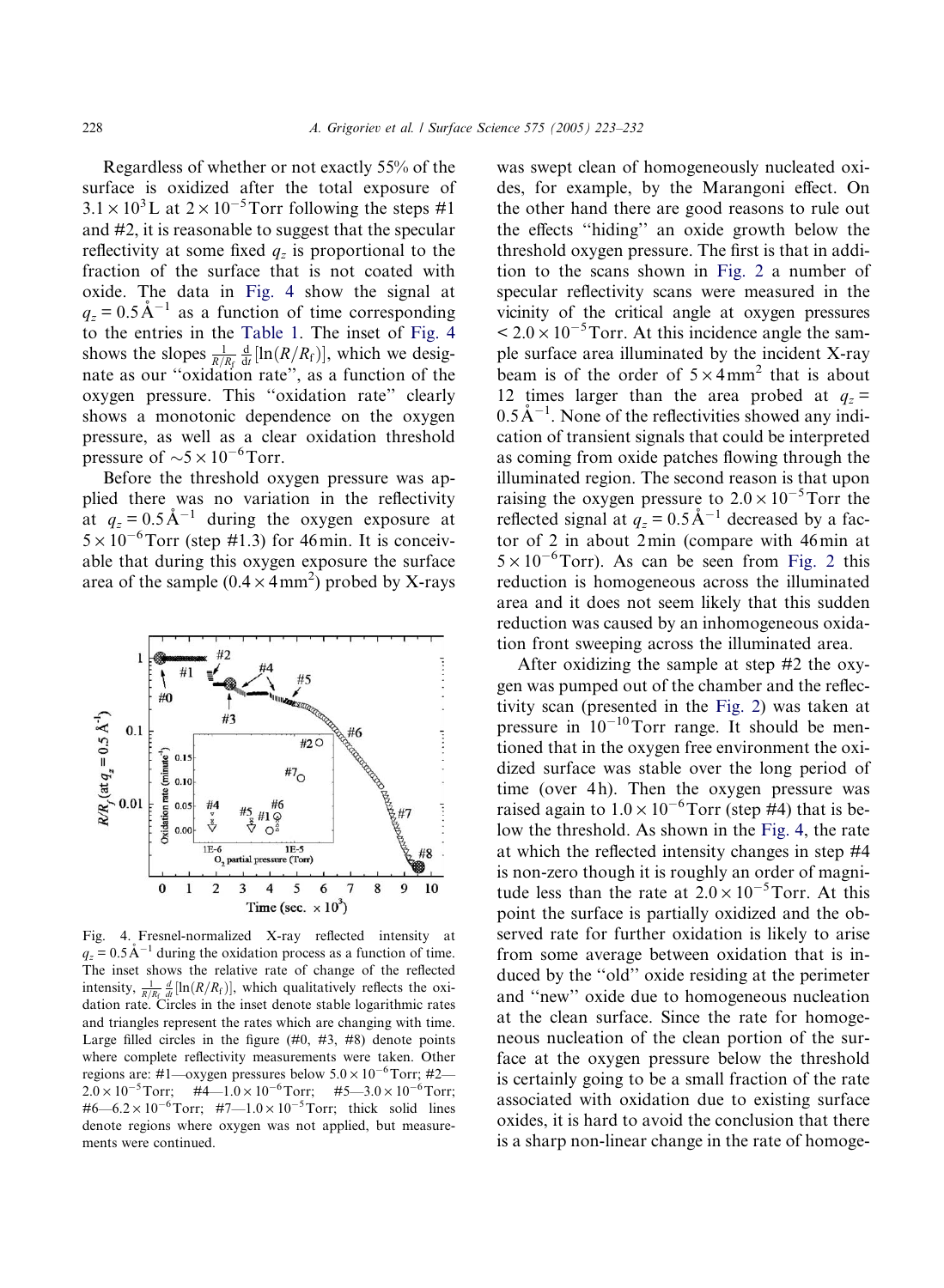<span id="page-6-0"></span>neous oxidation between  $1.0 \times 10^{-6}$ Torr and  $2.0 \times 10^{-5}$  Torr (see inset of Fig. 4). In fact, assuming that the rate of change of  $\frac{1}{R/R_f} \frac{d}{dt} [\ln(R/R_f)]$  is a monotonic function of the oxidation rate, the data shown in the Fig. 4 implies that the non-linear change in oxidation rate occurs between step #5, where the pressure is  $3.0 \times 10^{-6}$  Torr, and step #6 where the pressure is  $6.2 \times 10^{-6}$  Torr. Thus, it seems most likely that the threshold for homogeneous oxidation falls within this pressure range.

It has to be also mentioned that the oxidation threshold discussed above was observed at temperature  $240^{\circ}$ C and can have a different value at different surface temperature.In general one has to expect that the oxidation threshold pressure will decrease with increasing the temperature; however, the opposite effect has also been reported in some cases [\[21\].](#page-9-0)

## 4.2. Oxide structure

The structure of the Sn surface oxide was probed by GID measurements. The results for the liquid Sn surface before oxidation and after an exposure of 4000L (during step #3) are presented in Fig. 5 together with a plot of the difference between the two.In addition, simulated diffraction patterns of known Sn oxide structures are presented in Fig. 5 below the experimental data. The broad peak around  $q_{xy} = 2.234 \text{ Å}^{-1}$  corresponds to the bulk liquid structure of Sn and is in good agreement with published data [\[22\]](#page-9-0). The two sharp oxide peaks appear at  $q_{xy} = 2.442 \text{ Å}^{-1}$ and  $2.827 \text{\AA}^{-1}$ . No other peaks were observed in the accessible range  $0 \leqslant q_{xy} \leqslant 3.2 \text{ Å}^{-1}$ . The positions of the observed peaks change with  $q_{xy}$  (in the experiment  $\beta$  was varied at a fixed  $\alpha$ ) and follow the powder diffraction pattern cone as shown in [Fig.6.](#page-7-0)This result indicates that the new peaks appeared as a result of the Sn surface oxidation formation of a three dimensional powder crystal structure.

The possibility that these GID line originate in a contaminant, e.g. an oxide of a different metal or a salt of Sn other than an oxide, is highly unlikely considering the null result of an exhaustive search for such contaminants carried out for the unoxidized liquid Sn surface [\[5\]](#page-8-0), as mentioned above,



Fig.5. Grazing incidence diffraction (GID) scans of the clean liquid Sn surface and the surface after exposure to a total oxygen dose of  $3.1 \times 10^3$  L as described in step #3 of [Table 1.](#page-3-0) The difference plot highlights the surface oxide diffraction pattern showing two peaks at  $q_{xy} = 2.442 \text{ Å}^{-1}$  and  $2.827 \text{ Å}^{-1}$ . Positions of the diffraction lines of known SnO and  $SnO<sub>2</sub>$ structures are shown in the figure along with their crystal models.

and the high purity of the oxygen used.Thus, one has to conclude that the GID lines belong to a Sn oxide grown at the liquid Sn surface, and that this oxide has a structure which is different from that of the known bulk Sn oxides at ambient conditions.

The two most likely surface oxides expected for Sn are SnO and  $SnO<sub>2</sub>$ , which are the only bulk oxides of Sn observed at ambient conditions.At ambient pressure and temperature both of these have a tetragonal structure but the dioxide has a more isotropic structure with alternating atomic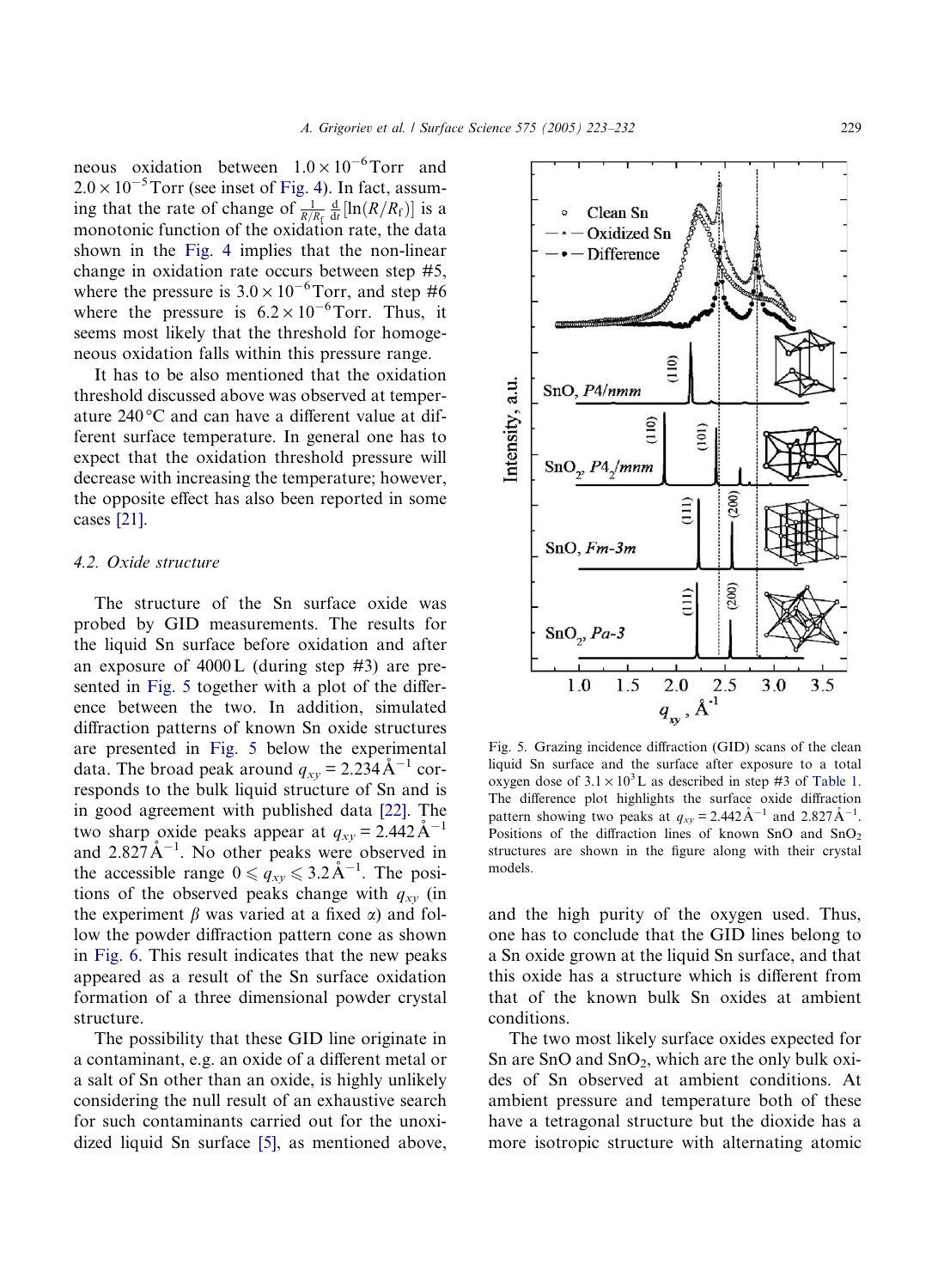<span id="page-7-0"></span>

Fig. 6. GID peak position dependence as a function of  $q_z$ . Simulation of the powder diffraction pattern cone is shown as a solid line.

planes of Sn and O.The monoxide has a layered structure with the atomic planes of the same species adjacent each other.The crystalline structures of SnO and  $SnO<sub>2</sub>$  belong to space groups P4/nmm (romarchite) and  $P4<sub>2</sub>/mm$  (rutile), respectively [\[23\].](#page-9-0) The expected Bragg peak positions in Fig. 5 clearly do not correlate with the crystalline structure of the surface oxide of liquid Sn. Moreover, it is not possible to match these structures to that of Sn surface oxide by lattice parameter adjustment within a reasonable range (variations of up to 20% from nominal values).

There are reported high-pressure modifications of the Sn oxides' structure  $[24-26]$ . Two of them are cubic structures belonging to  $Pa\bar{3}$  (primitive cubic) and  $Fm\overline{3}m$  (fluorite type, rock salt) space groups.The transition to these structures occurs at pressures above 21 GPa.The diffraction patterns of these structures are presented in Fig. 5. These patterns also do not match the peaks experimentally observed for the surface Sn oxide; however, the most significant observation is that the ratio of positions of the two diffraction peaks of ratio of positions of the two diffraction peaks of<br>the surface oxide is  $\sqrt{3}/2$ , which is precisely the ratio of the two lowest order peaks for the highpressure phases.In fact, to the best of our knowledge the face-centered cubic (fcc) lattice is the only one for which the two smallest reciprocal lattice distances are in this ratio.Thus it is not likely that the observed surface oxide is anything other than the fcc structure.The problem with this is that in order to produce the observed surface oxide peaks the lattice parameter must have a value of  $4.455 \text{\AA}$ which represents a 9% reduction from the published values of  $4.87\text{\AA}$  and  $4.925\text{\AA}$  for the highpressure structures  $Pa\bar{3}$  and  $Fm\bar{3}m$ , respectively. Assuming that all of the appropriate fcc lattice positions are occupied by Sn atoms, the calculated density of the lattice is between 1.5 and 1.8 times higher than the densities of the known oxides [\[26\].](#page-9-0) At first glance it seems rather implausible; however, the Sn–O closest neighbor distance of this form of the surface oxide is  $1.83\text{\AA}$  for the  $Pa\bar{3}$  structure and 2.23 Å for the rock salt structure. The latter precisely matches the molecular Sn–O bond length of the romarchite SnO structure  $(2.20\text{ Å})$ . On the other hand, since the former is smaller than the molecular Sn–O covalent bond length of  $1.95\text{\AA}$ , the rock salt structure may be more realistic. Moreover, the rock salt structure along the [1 1 1] crystallographic direction consists of alternating planes of Sn and O atoms with a spacing between two closest Sn planes of 2.57 Å which matches the spacing found between uppermost surface layers of the clean liquid Sn surface of  $2.55\text{\AA}$  [\[5\]](#page-8-0). A second argument in favor of the rock salt structure is that the  $(200)$  to  $(111)$ GID peak intensity ratio of the rock salt structure, 0.7, is significantly closer to the experimentally observed ratio, 0.8, than the ratio of peaks of the  $Pa\bar{3}$ structure 0.57. Thus, although the density of the fcc form of the Sn-oxide is high, the lattice spacings themselves are not unphysical.

Without measurements of higher order Bragg peaks our interpretation of a high density fcc surface oxide can be considered somewhat speculative.On the other hand, in view of the fact that the only two small angle Bragg peak positions appear in exactly the ratio for the fcc lattices it is very difficult to think of an alternative lattice.

## 5. Summary

In the present study we found that the surface of liquid Sn is resistant to oxidation until a threshold oxidation pressure is reached.The oxida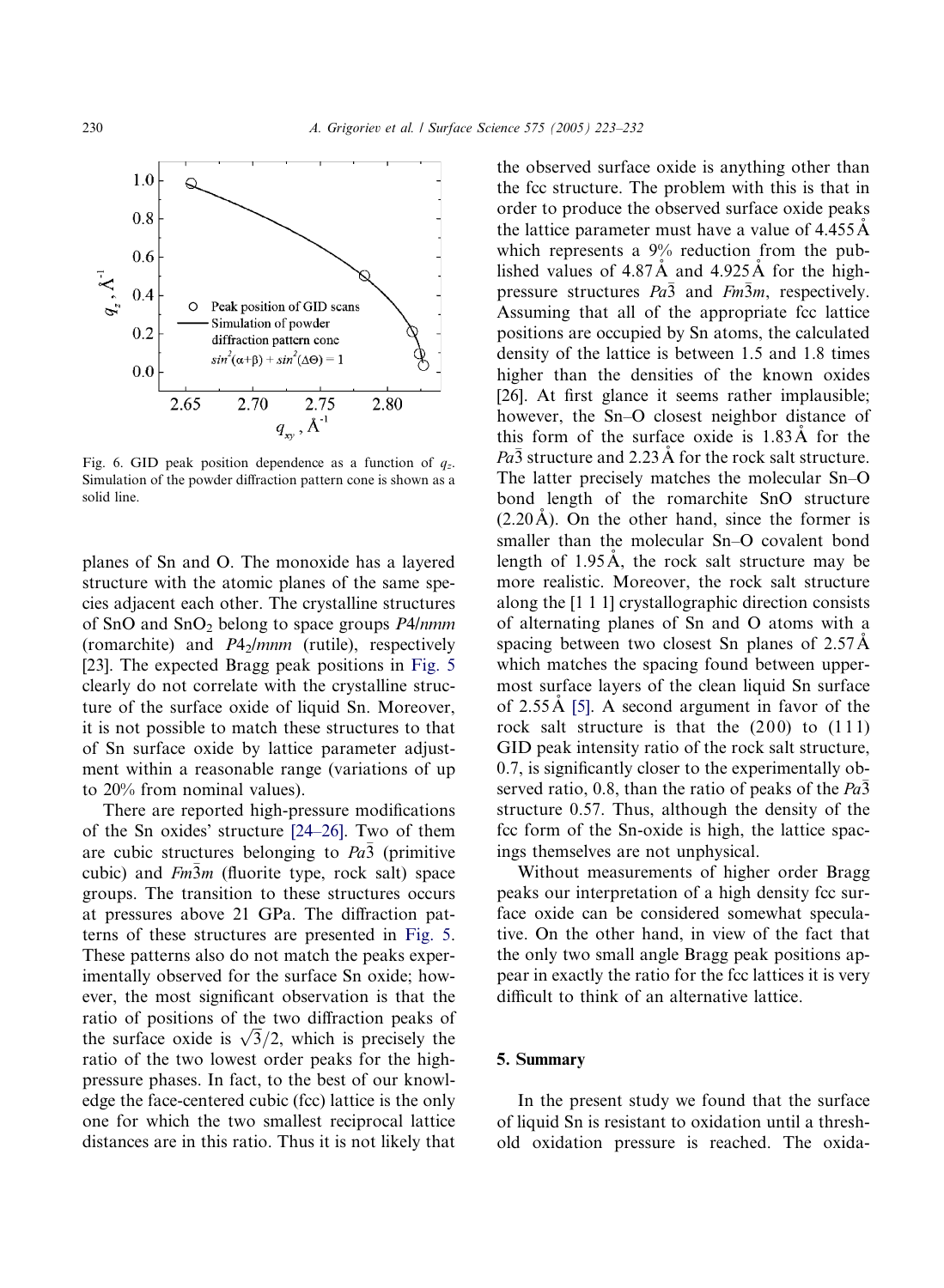<span id="page-8-0"></span>tion begins within the pressure interval of  $3.0 \times 10^{-6}$  Torr and  $6.2 \times 10^{-6}$  Torr. Above this threshold oxidation pressure a uniform growth of oxide islands on the liquid Sn surface is detected. The islands' surface is very rough and the presence of oxide patches is manifested in a uniform reduction of the specular signal reflected by clean Sn surface.

The diffraction pattern associated with the surface oxide does not match any of the known Sn oxide phases.On the other hand, the appearance of only two Bragg peaks whose scattering vectors or only two **bragg** peaks whose scattering vectors are in the ratio of  $\sqrt{3}/2$ , and with the observed intensities is an unambiguous signature of the fcc structure.It is troublesome that the calculated density for this fcc phase is 50–80% higher than that of the published Sn oxide phases; however, we have not been able to construct an alternative identification.It would be very useful to extend the GID measurement to search for higher wavevector Bragg peaks.

These observations raise the question of whether the structures that form in a chemical reaction at the surfaces of a liquid metal are fundamentally different from those that form in a bulk chemical reaction, or at the surface of a crystal. For example, we do yet not know the structure of oxides that form on the various facets of a Sn crystal.Are any of them similar to the surface oxide that forms on liquid Sn? Secondly, is the anomalous surface oxide on liquid Sn an indicator that anomalous oxides will also form on the surfaces of other liquid metals? We know that the surface oxide on liquid Ga is amorphous but we do not know if the rough oxide that forms on the surface of liquid In is crystalline or not.This is clearly an area that requires further study. From a theoretical perspective there is a compelling need to ask why this particular cubic phase is favored by the surface over the ''normal'' structures of the oxides.

#### Acknowledgments

This work has been supported by the U.S. Department of Energy Grants No. DE-FG02-88-ER45379 and DE-AC02-98CH10886, the National Science Foundation Grant No. DMR-01-12494, and the U.S.–Israel Binational Science Foundation, Jerusalem.ChemMatCARS Sector 15 at the Advanced Photon Source is principally supported by the National Science Foundation/Department of Energy under the grant number CHE0087817. The Advanced Photon Source is supported by the U.S. Department of Energy, Basic Energy Sciences, Office of Science, under Contract No. W-31-109-Eng-38.

## References

- [1] H. Schmalzried, Chemical Kinetics of Solids, VCH Verlagsgesellschaft, Weinheim, 1995.
- [2] R. Meier, E. Weschke, A. Bievetski, C. Schuessler-Langeheine, Z. Hu, G. Kaindl, Phys. Rev. Lett. 292 (1998) 507.
- [3] C. Schuessler-Langeheine, R. Meier, H. Ott, Z. Hu, C. Mazumdar, G. Kaindl, E. Weschke, Phys. Rev. B 60 (1999) 3449.
- [4] N.N. Greenwood, A. Eamshaw, Chemistry of the Elements, Pergamon, New York, 1984.
- [5] O.G. Shpyrko, A. Grigoriev, C. Steimer, P.S. Pershan, B.M. Ocko, M. Deutsch, B. Lin, M. Meron, T. Graber, J. Gebhardt, Phys. Rev. B (2004), accepted for publication.
- [6] O.M. Magnussen, B.M. Ocko, M.J. Regan, K. Penanen, P.S. Pershan, M. Deutsch, Phys. Rev. Lett. 74 (1995) 4444.
- [7] M.J. Regan, E.H. Kawamoto, S. Lee, P.S. Pershan, N. Maskil, M. Deutsch, O.M. Magnussen, B.M. Ocko, L.E. Berman, Phys. Rev. Lett. (1995) 75.
- [8] H. Tostmann, E. DiMasi, P.S. Pershan, B.M. Ocko, O.G. Shpyrko, M. Deutsch, Phys. Rev. B 59 (1999) 783.
- [9] M.J. Regan, H. Tostmann, P.S. Pershan, O.M. Magnussen, E. DiMasi, B.M. Ocko, M. Deutsch, Phys. Rev. B 55 (1997) 10786.
- [10] E. Ricci, L. Nanni, A. Passerone, Phil. Trans. Roy. Soc. Lond.A 356 (1998) 857.
- [11] E. Ricci, L. Nanni, E. Arato, O. Costa, J. Matter. Sci. 33 (1998) 305.
- [12] W.R. Ronk, D.V. Kowalski, M. Manning, G.M. Nathanson, J. Chem. Phys. 104 (1996) 4842.
- [13] J. Als-Nielsen, D. McMorrow, Elements of Modern X-ray Physics, Wiley, New York, 2001.
- [14] M. Tolan, X-ray Scattering from Soft-Matter Thin Films: Materials Science and Basic Research, Springer, Berlin, 1999.
- [15] O.G. Shpyrko, P. Huber, A. Grigoriev, P.S. Pershan, B.M. Ocko, H. Tostmann, M. Deutsch, Phys. Rev. B 67 (2003) 115405.
- [16] H. Dosch, Critical Phenomena at Surfaces and Interfaces: X-ray and Neutron Scatting, Springer, Berlin, 1991.